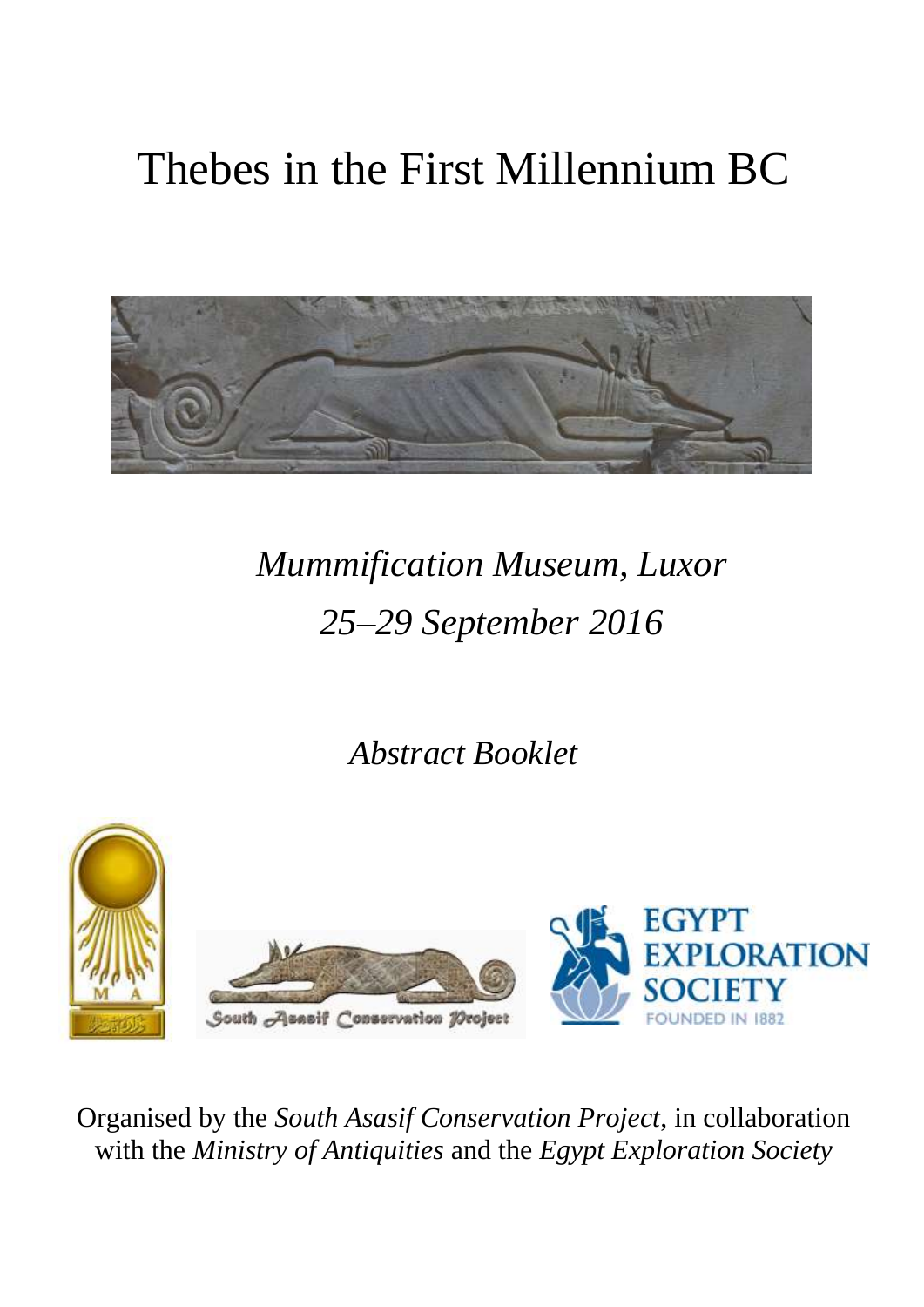### *Reading Ritual Images on the Twenty-first Dynasty Coffins* Eltayeb Abbas (Minya University)

During the Twenty-first Dynasty new iconographic compositions were introduced, and were placed on coffins sides. The Twenty-first Dynasty coffins can serve as a miniature for the tomb, at a time when richly decorated tombs were no longer built. Instead of depicting ritual and hereafter scenes on the walls of the tombs, these were placed instead on the inner and outer sides of the coffins and also on papyri. The decorations on the sides of the coffins not only include representations of the underworld scenes as found on the royal tombs, but also have vignettes of the New Kingdom *Book of the Dead*. The Twenty-first Dynasty coffins and their antecedent coffins of the Eighteenth and Nineteenth Dynasties have depictions of the funeral scenes, which are well-preserved on the walls of the tombs and also preserved in texts. As in the Middle Kingdom coffins, those of the Twenty-first Dynasty served as a universe for the deceased and also reflected the rituals performed for the deceased from the moment of death until burial. The only difference between the Middle Kingdom coffin and that of the Twenty-first Dynasty is that the latter has more decorative elements than the first. These decorative elements replaced the ritual texts in the rites of passage. The decoration of these coffins will be dealt with as evidence for ritual practice in the Twenty-first Dynasty itself, but also for the long continuity of ritual practice during the rites of passage in Egyptian religion. It will also consider attitudes to the coffin, not merely as an object, but as part of and objectification of those rites, and its role as descendant of the mortuary literature and the tomb decoration of earlier periods, towards a better understanding of the material mortuary record of ancient Egypt.

> *The Crown of Justification until the End of Graeco-Roman Period.* Shaaban Abd el-Gawad (Ministry of Antiquities)

The crown of justification as a sacred object appeared in the Graeco-Roman Period, although its origins date back to ancient times. It was referred to in both the *Pyramid Texts* and *Coffin Texts*, and the later *Book of the Dead*. During the Graeco-Roman Period it became a sacred object that was commonly presented to the Egyptian deities. The crown was first found on the mummies of Amenemhat and his wife, with it also being attested on the mummy of Ahmose Nebphetyre at the beginning of the Eighteenth Dynasty. However, from the Twenty-first Dynasty until the end of the Graeco-Roman Period, the crown is not attested on any mummies. This paper will discuss the origins of the crown, names used to refer to it, and its use and function.

> *Tell Heboua Tjarw: The Eastern Gate of Egypt.* Mohamed Abd el-Maksoud (Ministry of Antiquities)

The site of Tell Heboua is located on the eastern bank of the Suez Canal, about 4 km northeast of the city of el-Qantarah East. The site presents an agglomeration of three sites located on the edge of a paleo-lagoon.

In twenty years of excavation work, the North Sinai mission directed by Mohamed Abd el-Maksoud has explored three sites (Heboua I, II and III), revealing the largest structures of the Second Intermediate Period, New Kingdom and Saite periods in this area.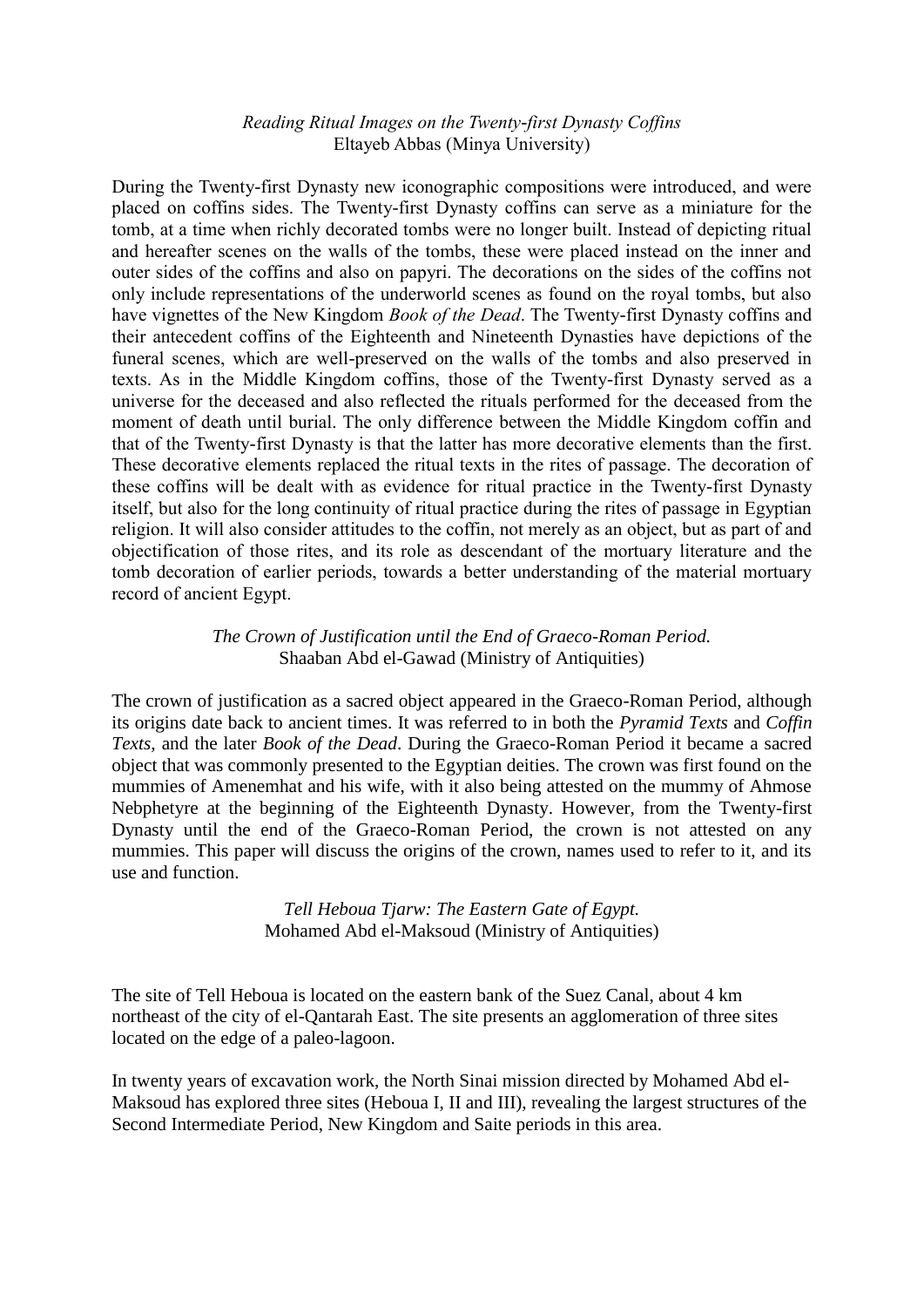Fieldwork carried out in Tell Heboua I, has revealed three important fortifications surrounding administrative, religious and domestic structures and palaces of the Saite period. The name of the ancient city (Tjarou) has been discovered in a stela dating to the reign of Thutmossis III during the coregency, and an important cachet (stela and two statues) of the Second Intermediate Period was buried in the New Kingdom western enclosure wall.

Tell Heboua II is located about 500m southeast of Heboua I. It includes two fortifications, the oldest dating to the New Kingdom and containing two series of magazines and palaces. Fieldwork has revealed many elements of masonry inscribed with names of kings of the  $18<sup>th</sup>$ and 19<sup>th</sup> dynasties and important inscriptions of Thutmosis II, Ramessis I, Sety I, Ramessis II and Sety II. A rich collection of Egyptian pottery sealed with the names of Amenhotep II, Thutmosis III, Sety I and Ramessis II has been found in the eastern complex of Magazines, beside a large settlement of the Saite period in the north of the fortress

The site of Heboua III is situated about 500 m southeast of Heboua II. It includes domestic structures with many silos and bread ovens with serpentine walls and many ox burials.

The discovery of a fortified city at Tell Heboua has affirmed our knowledge of what was depicted on the Karnak relief of Sety I, of stations and fortresses in the region of "The Ways of Horus". The excavation of Tell Heboua supports the identification of the site as Tjarou the starting point on the eastern gate of Egypt.

Thanks to the discovery of Tell Heboua (Tjarou), it is now possible to reconstruct accurately the reliability of the relief of Sety I in the Temple of Amoun in Karnak and the position of Tiaru as administrative, commercial and military center.

# *Conservation and Reconstruction of the Tombs of the South Asasif Necropolis*. Ahmed Ali Hussein (Ministry of Antiquities), Afaf Fathalla (Ministry of Antiquities), Abdelrazik Mohammed Ali (Ministry of Antiquities), and MoA Conservation Team

Conservation and reconstruction of the ruined tombs of the South Asasif necropolis is the main goal of the South Asasif Conservation Project. This work is being supervised and performed by specialists from the Ministry of Antiquities' conservation department of Upper Egypt. This paper will summarise the key principals and methods of reconstruction developed and employed by the conservation team of the Project. They will be reviewed on the example of the reconstruction work in the Second Pillared Hall of the tomb of Karakhamun (TT 223) accomplished in 2012–2016. Karakahamun's Second Pillared Hall is expected to be largely reconstructed by the end of the 2016 season and will be presented as the first reconstructed room in the tombs of the necropolis.

> *The Opening of the Mouth Ritual in the Tomb of Harwa (TT 37): Selection, Layout, and Sequence.* Mariam Ayad (The American University in Cairo)

The Opening of the Mouth (OM) ceremony is arguably one of the most widely attested ancient Egyptian rituals, occurring in cultic and mortuary contexts and attested, in various forms, from the Predynastic Period to third century AD. One of the most extensive versions of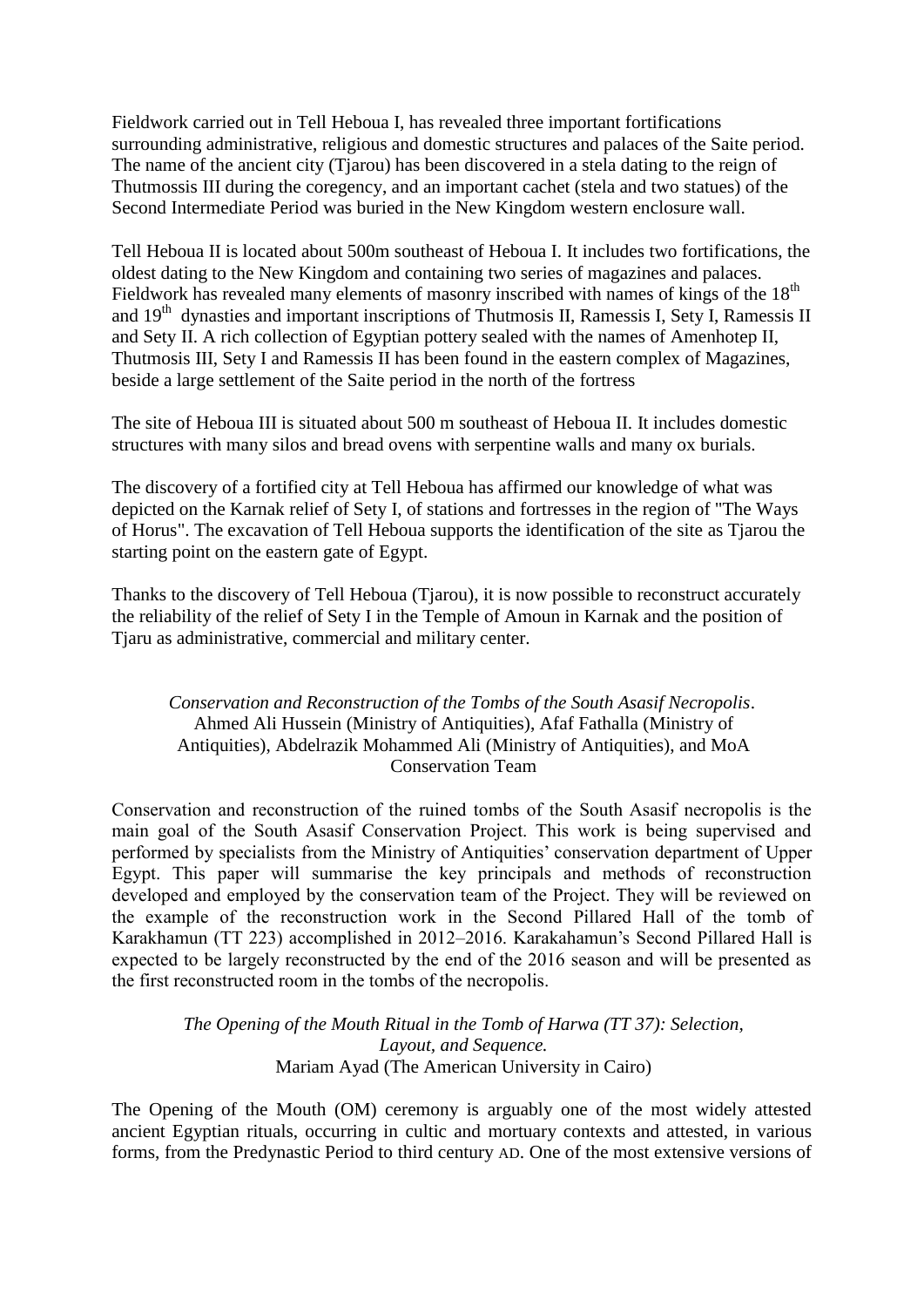the OM ritual occurs in the tomb of Harwa (TT 37), where it is inscribed, in two registers, on the eastern, northern, southern, and western walls of the tomb's second pillared hall.

Work on Harwa's selection of OM scenes started with a brief study season in December 2008 and was subsequently continued over four more seasons (2010–2014). While initially, the focus of our epigraphic work was the restoration of fragmented blocks bearing OM texts to their original location on the tomb's various walls, progressively, our work shifted to the identification of the particular OM scenes found in the tomb of Harwa. The team was able to identify scenes not included in Otto's seminal publication of the ritual, and further refine his identification by noting the scenes' geographic distribution along the various walls of the tomb. Noting the physical placement of Harwa's selections from the OM scenes and adding this information to our analysis has enabled us to establish a discernable link between the scenes' textual content and their physical location along the walls of the tomb. While the specific layout of the OM ritual in the tomb of Harwa is particularly elaborate, careful analysis of the sequence and order of the scenes selected for inclusion in the tomb provides valuable clues regarding the purpose and the performative aspects of the ritual.

This paper will summarize our work to date and will present a detailed outline of the OM scenes inscribed in the tomb of Harwa, identifying them not only by number, but also by content and purpose. It will also relate the positioning of the ritual in Harwa's second pillared hall to the OM's main function as a transitional ritual aiming at the restoration of the deceased's senses so as to enable the deceased to eat, breathe, smell, hear, and see again.

*Brief Reports of SACP Team Members on the On-going Work in the South Asasif Necropolis* John Billman (South Asasif Conservation Project), Marion Brew (South Asasif Conservation Project), Katherine Piper (University of Birmingham)

Three project teams of the South Asasif Conservation Project will present brief reports on their work-in-progress. John Billman will review a wide collection of finds from the tomb of Karabasken, these provide insights not only into Karabasken's burial but also the complex use-life of the tomb in the successive centuries and millennia. Marion Brew will present some aspects of the archaeological work in the tomb of Karabasken. Katherine Piper will report on the preliminary results of the Ceiling Project team. They include the analysis of thousands of fragments of the collapsed painted ceiling in the tomb of Karakhamun and initial suggestions on the distribution of designs on the ceilings of the First and Second Pillared Halls of the tomb.

*Ceramic Industry Developments in the Theban Area during the Twenty-fifth Dynasty: Between Traditions and Innovations* Stéphanie Boulet (LabEx ARCHIMEDE - ANR-11-LABX-0032-01 Université de Paul-Valéry – Montpellier 3 / CFEETK- USR 3172/CNRS)

Recent studies have made important contributions to our understanding of the Theban ceramic industry at the beginning of the Late Period. From the mid-eighth century BC, technological and morphological pottery developments can be observed in contrast to the ceramic industry in the Delta. Thanks to recent discoveries in the chapel of Osiris Wennefer Neb djefau (IFAO) and in the area of the temple of Ptah at Karnak (CFEETK), it is now possible to propose a better definition and description of these important evolutions in the ceramic industry in the Theban area.

The Theban industry in the Twenty-fifth Dynasty appears as an innovative production easily identifiable in the ceramic repertoire in Egypt. This contribution aims to present the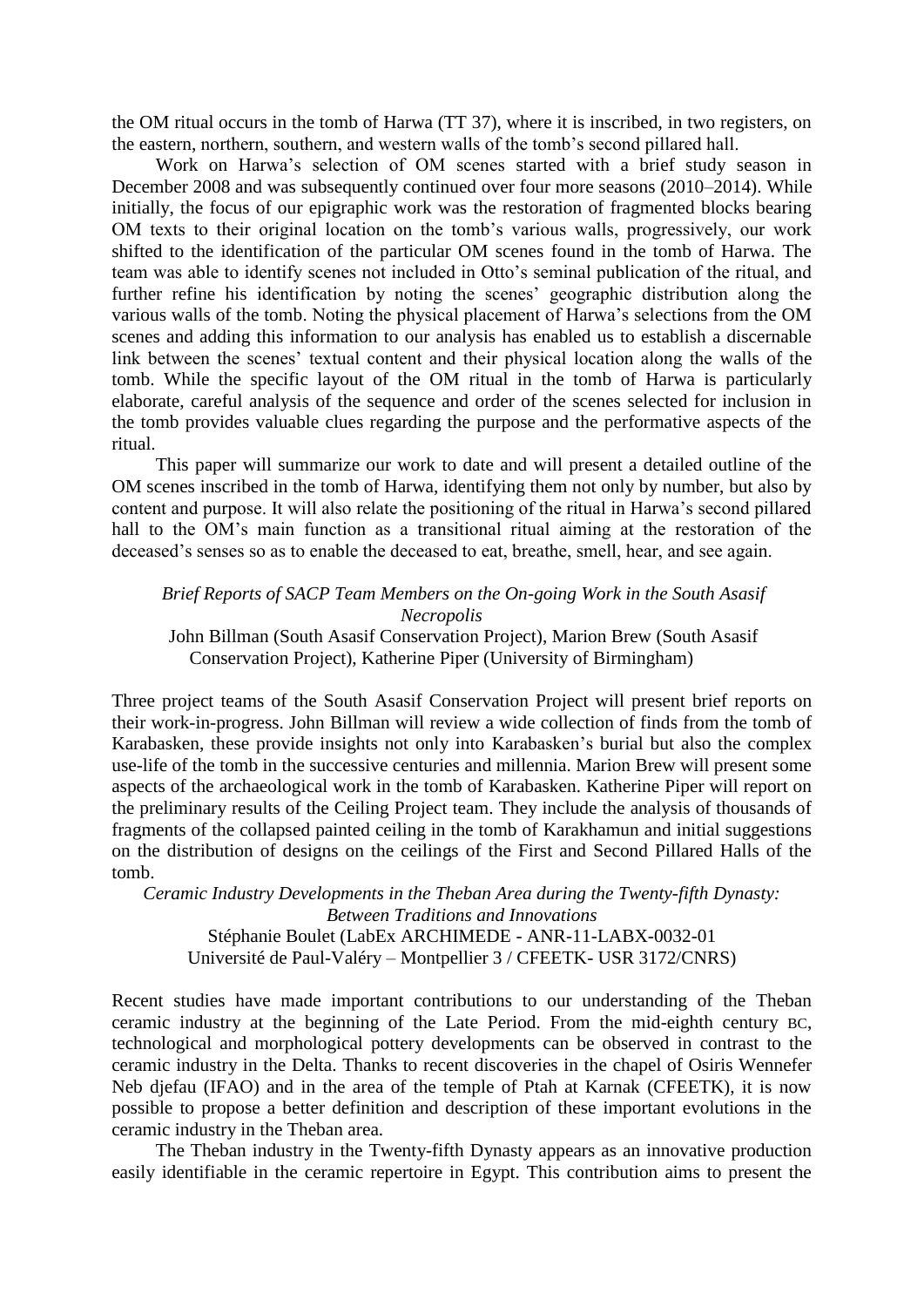large diffusion of this industry in Egypt and in Nubia. The recent ceramological surveys at Tanis in the Delta (MFFT) bring important information about the exchange between the north and south of Egypt during the Kushite Period.

#### *Kushite Pottery in Egypt: An Update from Thebes and Abydos* Julia Budka (Ludwig-Maximilians-Universität München)

A detailed assessment of the contacts between Egypt and Kush as reflected in the ceramics is still a clear desideratum. The question of possible Kushite impact on ceramics of the Twentyfifth Dynasty has not yet been addressed systematically, despite the fact that pottery datable to this era saw an important technical revolution: the introduction of the so-called kick wheel. Vessels with marks of this new technological feature are attested in Lower and Upper Egypt as well as in Sudan. According to the Marl clay fabric, they were probably produced in the Theban region.

Recent archaeological fieldwork at Thebes and Abydos has produced significant material from the Twenty-fifth Dynasty. Material unearthed in the South Asasif necropolis, especially in the Kushite tomb of Karakhamun (TT 223), holds particularly rich potential. The majority of the Twenty-fifth Dynasty ceramic corpus from this tomb is Egyptian style vessels, but drinking vessels and beakers imported from Kush are present as well.

This paper attempts a reassessment of Kushite pottery, both in Egypt and at selected Kushite sites in modern Sudan, in order to address questions of indigenous traditions and innovations during the time period of the Twenty-fifth Dynasty. As ceramic vessels were used in various contexts and functioned as objects of daily use, transport containers, funerary equipment, and also as ritual items, such an investigation promises new insights into cultural connections between the most important sites like Abydos, Thebes, and el-Kurru.

#### *The Tomb of Ankh-Hor (TT 414): An Update of its Use-life*  Julia Budka (Ludwig-Maximilians-Universität München)

The monumental tomb TT 414, erected by Ankh-Hor during the Twenty-sixth Dynasty within the northern Asasif necropolis, was used from the sixth century BC until the fourth century AD. Based on evidence deriving from ceramics, coffins, and other objects of tomb inventories, an updated account of its complex use-life will be presented. The question of the identity of the persons buried in TT 414, their titles, family ties, and possible connections to the original tomb owner Ankh-Hor will be highlighted. The paper focuses on phases of use from the Saite and Persian periods as well as the Thirtieth Dynasty.

*The Osirian Chapels at Karnak: Recent Epigraphic Work and Historical and Art Historical Studies*

Laurent Coulon (EPHE, PSL Research University, Paris), Aleksandra Hallmann (Institute for Mediterranean and Oriental Cultures, Polish Academy of Sciences), Frédéric Payraudeau (Université Paris-Sorbonne, Paris IV)

The mission "Osirian Sanctuaries at Karnak" (IFAO, CFEETK, HiSoMA, Orient & Mediterranée, INRAP, EPHE) aims at a systematic recording of epigraphic material from the monuments dedicated to Osiris at Karnak and an in-depth study of the development of his cult in this area. Over the past few years, besides excavations carried out in the northern part of Karnak, an epigraphic survey has been undertaken in seven chapels (Osiris Wennefer Neb djefau, Osiris Neb neheh, Osiris Neb-ankh / pa weshed iad, Osiris of Coptos, Osiris hery-ib pa ished, Osiris wep ished, Osiris Ptah Neb ankh), which are now prepared for publication in a series of monographs. In addition to the recording of scenes in situ, a long process of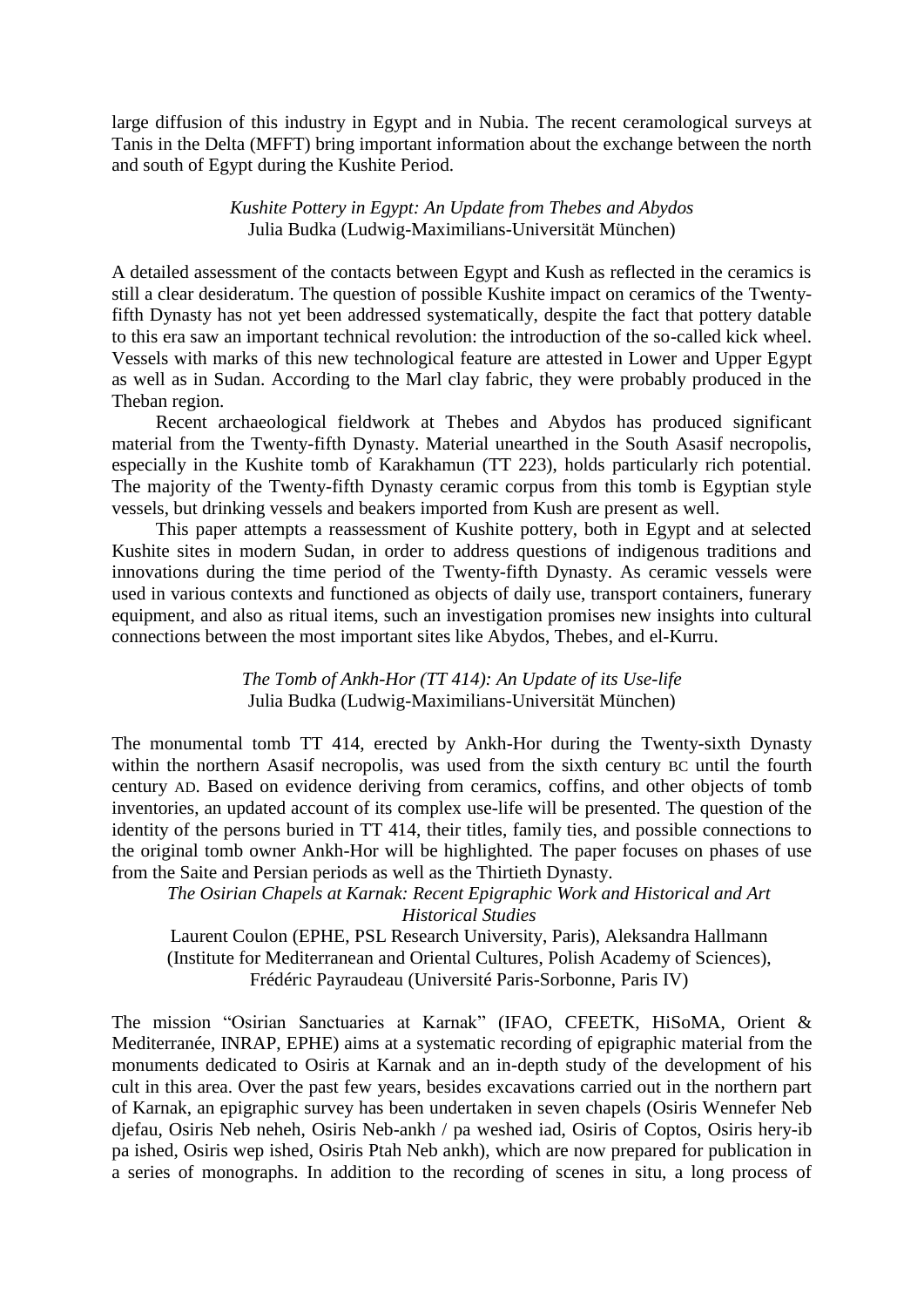reconstruction of the decoration is required for each of these monuments, by using archive photographs and drawings and collecting data on blocks from these chapels now kept in the storerooms of the site, in museums, or elsewhere.

This paper will give an update on the work achieved in the last three years, focusing on several aspects of the study led by our team. The historical study of some of these Osiris chapels has led to a better understanding of their development during different reigns and highlighted the information they provide concerning the intricate chronology of the Third Intermediate and Late Periods. As for the art historical study, it has focused on a comparative analysis of the decorative program of Osirian chapels in Karnak. It studies ideological and propagandistic functions of their decoration, investigates their style being a combination of innovation and archaism, and aims to analyse the artistic techniques.

#### *Late Period Burials at the Rear of the South Asasif Necropolis* Andrzej Ćwiek & Marta Kaczanowicz (Adam Mickiewicz University of Poznań)

Tombs MMA 1151 and 1152, located on an unnamed hill south-west of Sheikh Abd el-Qurna, are currently under investigation by the Polish archaeological mission. They were hewn in the Middle Kingdom for officials related to the owner of the unfinished royal mortuary complex in the nearby valley. Both tombs were reused many times since then, as a place of numerous burials during the Pharaonic era and finally as a hermitage in Coptic times. Particularly interesting are the burials of members of the Theban elite from the beginning of the Late Period (Twenty-fifth–Twenty-sixth Dynasty). New architectural features of the tombs, added in this period, as well as the character of grave goods, indicate that the burials in tombs MMA 1151 and 1152 were not for ordinary citizens of Thebes. It seems that the location of the tombs at the rear of the South Asasif necropolis is an important factor in this respect.

*A Few Testimonies of the Persian Period in Karnak: New Evidence from the Material of a Large Mudbrick Building* Catherine Defernez [\(French National Centre for Scientific Research,](https://cnrs.academia.edu/) [UMR 8167](https://cnrs.academia.edu/Departments/UMR_8167_Orient_et_M%C3%A9diterran%C3%A9e_Centre_d_Histoire_et_civilsation_de_Byzance)  ―Orient et Méditerranée‖ [Centre d'Histoire et civilsation de Byzance\)](https://cnrs.academia.edu/Departments/UMR_8167_Orient_et_M%C3%A9diterran%C3%A9e_Centre_d_Histoire_et_civilsation_de_Byzance)

Between 2001 and 2006, extensive excavations were carried out in the area of the chapel dedicated to Osiris Wennefer Neb-djefau, at Karnak. A huge mudbrick building was uncovered just behind the ruins of the Saite monument. This structure was partially excavated but just enough to provide several assemblages of the pottery dating to the Late Period and to allow us a preliminary approach of a typological analysis of the Persian pottery at Karnak.

The building, interpreted as a storeroom (*shena-wab*), has several known Late Period phases. Various remains uncovered during the excavations indicate that this structure was occupied for a large part of the Persian Period. If the date of its foundation remains difficult to define, it is clear that the building had been abandoned at the end of the fourth century BC.<sup>1</sup> The ceramic assemblages from abandoned levels were dominated by vessels that clearly belong to this phase. This date is confirmed by recent investigations on the site (and the stratigraphy). Furthermore, recent data provided by the analysis of the material from lower levels also suggest activities during the fifth century BC.

1

 $1$  For a summary of the excavated data and finds from upper levels, see L. Coulon, C. Defernez, "La chapelle d'Osiris Ounnefer Neb-Djefaou à Karnak. Rapport préliminaire des fouilles et travaux 2000–2004.‖ *Bulletin de l'Institut français d'archéologie orientale* 104, 2004: 135–190; id., "Karnak. Le bâtiment en briques crues à l'ouest de la chapelle.‖ *Bulletin de l'Institut français d'archéologie orientale* 107, 2007: 295–296.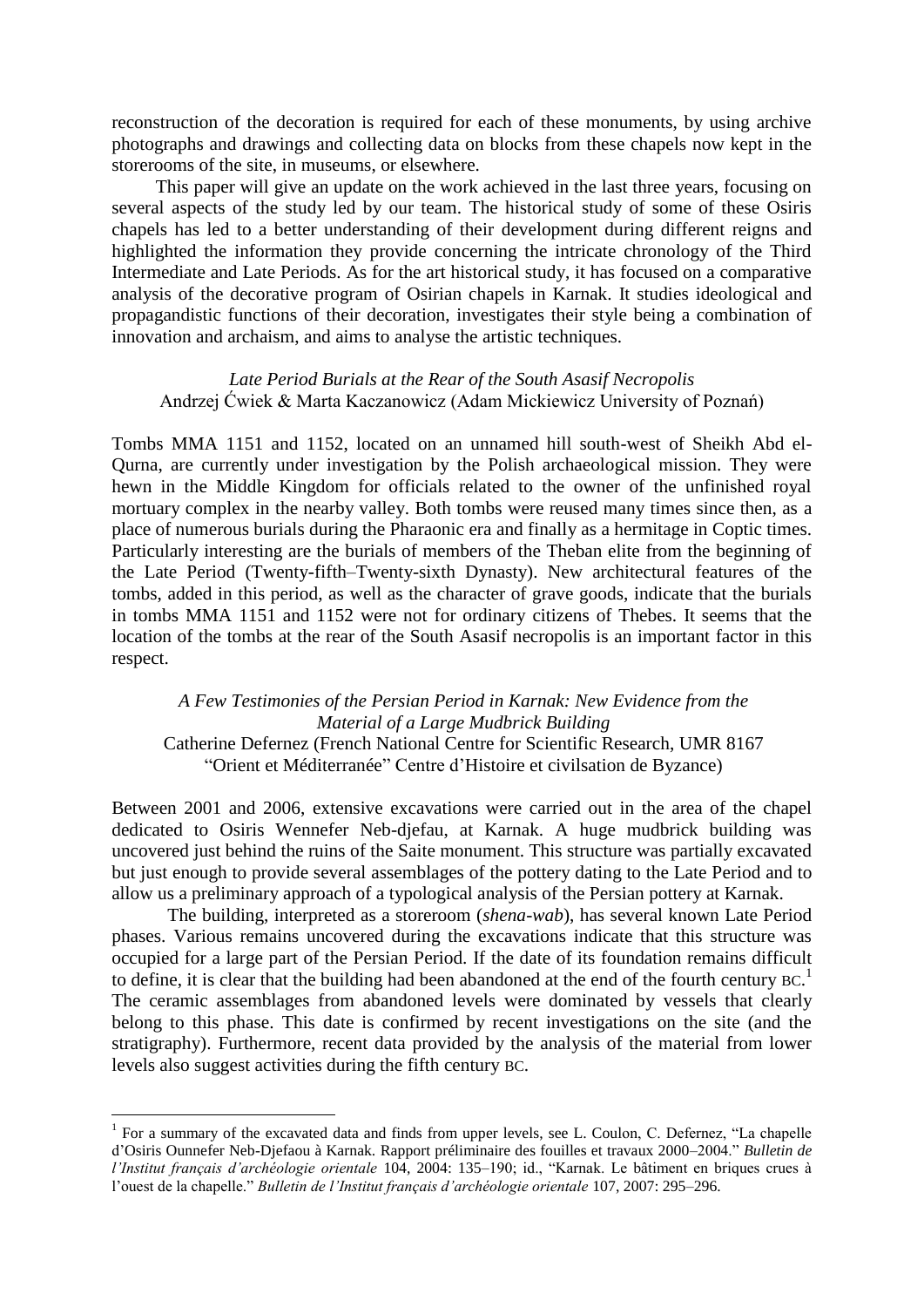The aim of this lecture is to put forward typical shapes securely dated to the Persian Period (also to the last indigenous dynasties) which were retrieved from the accumulation of debris inside the rooms of the building. As noted previously, it is not an easy task to establish a typological chronological evolution of the Persian pottery.<sup>2</sup> This period has been marked by a clear continuity of the material from the previous periods, both Kushite and Saite.<sup>3</sup> A high level of uniformity and standardisation characterises the Late Period. However, despite all of this uniformity there are elements to reconstruct the evolution of the late-Persian pottery. During the fifth century BC (and also later) it is clear that new forms are developed in addition to the traditional ones. A few vessels are more elegant in shape and are known from other Persian contexts. Most types occur at Elephantine and at Karnak (in the area of the priests' quarter for instance),<sup>4</sup> but also in various sites in the Delta where major settlements yielded large quantities of imports. Foreign products are poorly documented in Upper Egypt, as has been recently demonstrated. However, a few imports clearly dated to the very short period spanning from the middle of the fifth century BC to the middle of the fourth century BC were collected during the course of the investigations. These items provide us with a relative dating. Based on these findings related to a closed stratigraphy, our study tends to pinpoint what we label here as the "Persian industry". Determining this specific chronological horizon is still ongoing.

*"... a work of the ancestors ...": Amenirdis I and the Kushite Excavations at Umm el-Qaab (Abydos)* Andreas Effland (Akademie der Wissenschaften zu Göttingen)

The Upper Egyptian cult centre of Osiris at Abydos plays a prominent role in our understanding of Kushite-Egyptian relations, not only as a source for the presence of individual and often royal Kushites in Egypt. The Kushite interest in Abydos has to be seen in the context of its importance as a sacred Osirian landscape and of the growing importance and high value of the cult of Osiris during the Late Period, especially with the references to the myth of Osiris and royal ancestor worship. The myth surrounding Osiris had a direct influence on Egyptian royal ideology and the royal cult. The real, legitimate king was bound to the generation of gods that ruled in primordial times: the paternal office of the god-king Osiris was passed on to the incarnation of his legitimate son Horus who ruled on earth, i.e. the pharaoh. The sacred landscape, the ritual landscape of Abydos, not only intended to guarantee the god's own regeneration but also the renewal and continuity of the royal line, the legitimate kingship. Recent finds of the Twenty-fifth Dynasty at Umm el-Qaab have to be seen in this specific context and probably shed a new light on this period of renaissance.

> *Some Remarks on the Architecture of the Lichthof in TT 223, Karakhamun* Dieter Eigner (Russian Academy of Sciences)

The Lichthof of Karakhamun already comprises all the architectural elements which were later to become essential components to the design of the sun courts of the monumental Late

<u>.</u>

 $2$  See, for instance, recent studies by A. Masson "Le quartier des prêtres du temple de Karnak: rapport préliminaire de la fouille de la maison VII, 2001–2003." *Cahiers de Karnak* 12, 2007: 593–623; "Persian and Ptolemaic Ceramics from Karnak: Change and Continuity." *Cahiers de la céramique égyptienne* 9, 2011: 269– 310.

<sup>&</sup>lt;sup>3</sup> As convincingly shown by H. Jacquet-Gordon, most of the shapes had already appeared in the late seventh– early sixth centuries BC. *Karnak-Nord X. Le Trésor de Thoutmosis Ier. La Céramique*. Fouilles de l'Institut français d'archéologie orientale 65. Cairo: l'Institut français d'archéologie orientale.

<sup>4</sup> See D. Aston, *Elephantine XIX: Pottery from the Late New Kingdom to the Early Ptolemaic Period*. Archäologische Veröffentlichungen 95. Mainz: Philipp von zabern.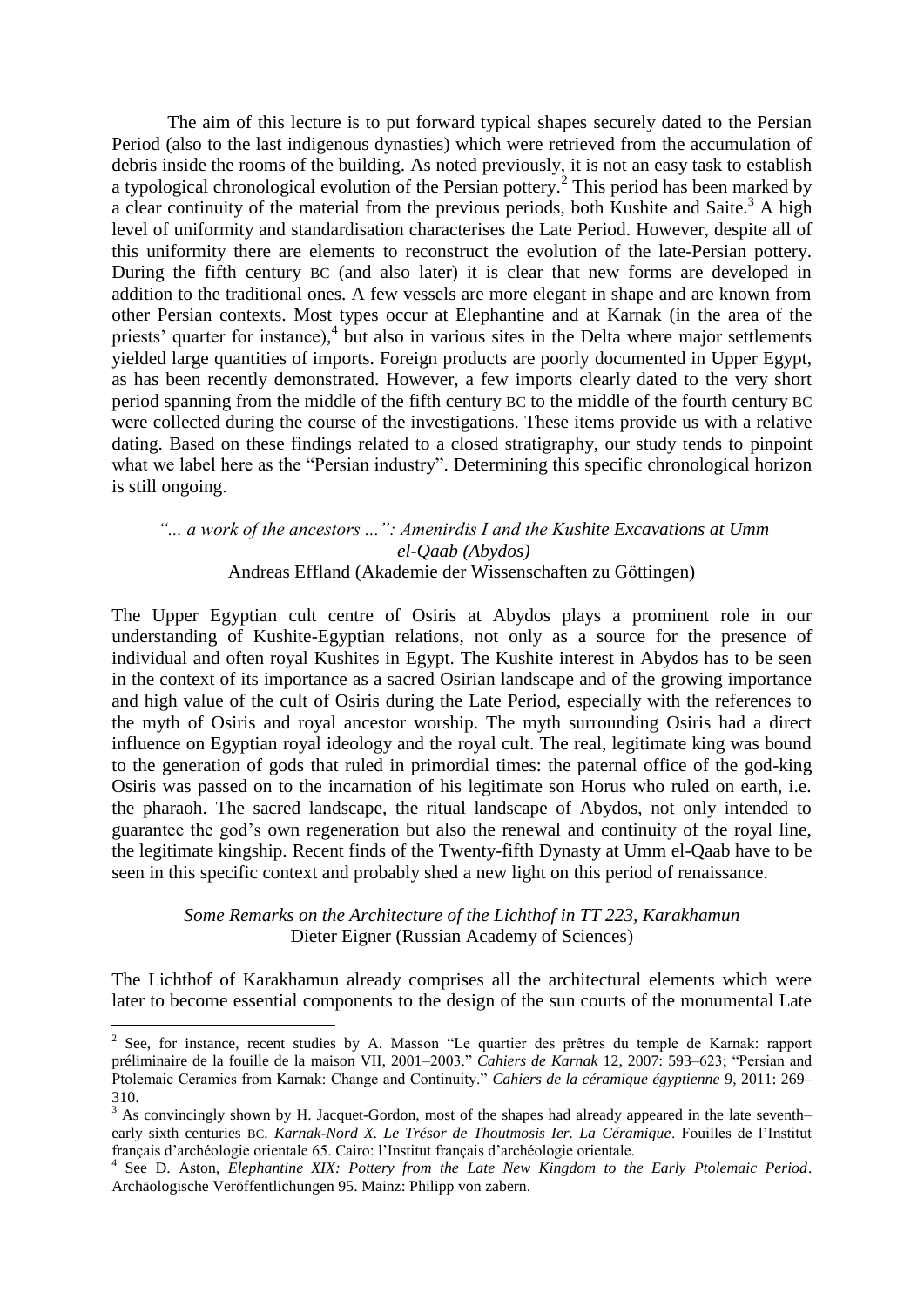Period temple tombs. A special feature in the court of Karakhamun is the large-sized representations of *pr-nw* chapels, carved in the rock surface as niches between pilasters on the walls of the court. The chapels are part of an iconographic programme which was also used in the decoration of tomb walls and of coffins.

The parallels in the design of the two courts of Montuemhat (TT 34) and of Karakhamun's court are remarkable. This and the permanent use of certain architectural features throughout the Late Period indicate the use of an architectural pattern book which was created at a very early stage of Kushite rule in Thebes.

*Aspects of Tradition and Innovation in the Decorative Program of the Tomb of Padiamenope (TT 33)* Silvia Einaudi (École Pratique des Hautes Études, Paris)

The tomb of the lector priest and chief Padiamenope (end of the Twenty-fifth Dynasty) in the Asasif necropolis contains an extremely rich repertoire of funerary texts carved on the walls, pillars, and pilasters of its 22 rooms. The in-depth study we are conducting on these inscriptions and their associated scenes reveals that, on the one hand, Padiamenope copied ancient texts faithfully following their original arrangement, as attested in Old and New Kingdom sources (i.e. some sequences of spells from the *Pyramid Texts* or the *Book of the Dead*), while on the other hand he introduced "personal" changes, which appear to be the result of text and iconographic "editing" (i.e. *Book of the Dead*). Some of these innovations are to be found in other monumental tombs of the Asasif necropolis from the Saite Period (Mutirdis, Sheshonq), or in later documents: a testament to the fact that the decorative program of Padiamenope's tomb, or its sources, were regarded as a model worthy of imitation.

#### *The Equality and Presence of Nitocris and Psamtik I in the Tomb of Pabasa (TT 279)* Mamdouh Eldamaty (Ain Shams University)

The scenes of Nitocris as a God's Wife of Amun are very clear through her representations on the walls of the tomb of Pabasa (TT 279), showing her status where she appears exactly like Psamtik I. Additionally, she is represented as a co-regent queen with Psamtik I. The scenes of Nitocris and Psamtik I are analogous, opposite each other, with royal dress, royal sceptres, and titulary with cartouches and Horus name.

The scene in which the king is presented as the personification of Horus and his incarnation on earth reflects the same function of the God's Wife. The Horus title, which expresses the religious legitimacy of the ruler of Egypt, was traditionally held by a man, thus meaning that he was the legitimate king who represented Horus on earth. There are only three queens to have claimed a Horus title during the Pharaonic era: Neferusobek of the Twelfth Dynasty, Hatshepsut in the Eighteenth Dynasty, and Tausert of the Ninteenth Dynasty. Each of these women ruled Egypt as a king. Three God's Wives, Shepenwepet II, Nitocris, and Ankhnesneferibre, also claimed a Horus title, but Nitocris was the only one that has been represented as a king in scenes with her Horus name in a *serekh*.

*The Limestone Stela of the Lady Ta-waher(et) in the Egyptian Museum Cairo: A comparison with contemporary Theban wooden stelae* Hisham El-Leithy (Director-General, Center of Documentation and Studies on Ancient Egypt (CEDAE), Ministry of Antiquities of Egypt)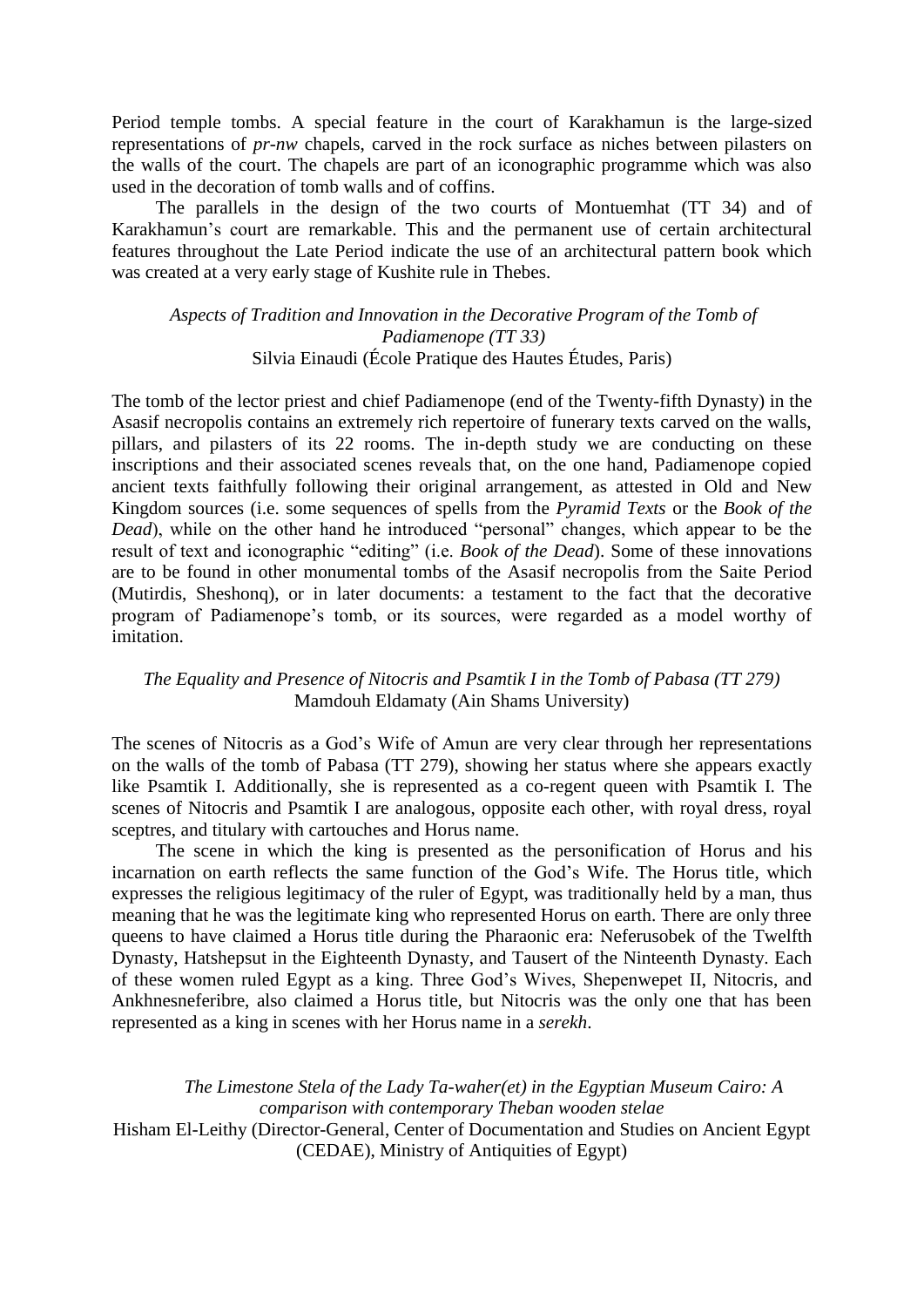In this paper, I compare an unusual limestone stela from the Egyptian Museum in Cairo (TR 4.1.21.1, SR 5/10603), which has been dated to the  $26<sup>th</sup>$  Dynasty, with Theban wooden stelae from the same period. The aim of the study is to discuss the date of this limestone stela and establish its provenance. In Peter Munro's classification of stelae, this example is included in the category ‗Edfu I' (Munro 1973: 247). However, the database of the Egyptian Museum in Cairo has only this information: "TR 4.1.21.1, SR 5/10603, Painted Limestone Stela. The lady Ta-waher adoring Harmakhis on right and Atum on left. Height: 37cm, Length: 28cm, Limestone"; the dating of this stela is not specified in the Egyptian Museum register book. Munro dated the stela to 620-570 B.C. By means of a stylistic and textual comparison with other limestone and wooden stelae, and with the help of inscriptions on a coffin lid in New York, MMA 86.1.30, I establish that the stela considered here was made at Thebes in the  $26<sup>th</sup>$ Dynasty.

# *Egyptian Team of the South Asasif Conservation Project* Ezz El Noby (Director of the Middle Area of the Theban Necropolis Ministry of Antiquities) & Adel Erfan (Director of the Department of Foreign Missions, West Bank, Luxor, Ministry of Antiquities)

The speakers will highlight the major areas of contribution of the Egyptian team to the work of the South Asasif Conservation Project, including field work, stone and wood conservation, epigraphy, work with pottery, bones, etc. Ezz El Noby will talk about the role of the inspectors of the Middle Area in the development of the Project over the last ten years. Adel Erfan will focus on the 2016 season's work of the Egyptian mission members and the mission's training program.

# *Remarks on the Decoration and Conception of the Theban tomb of Montuemhat (TT 34)* Louise Gestermann & Farouk Gomaà (Eberhard Karls Universität, Tübingen)

In 2006 new investigations started in the tomb of Montuemhat, with the aim of advancing the documentation of the hitherto almost unpublished monument. During the years 2012 to 2015 the reliefs in the rear northern rooms were documented, and since 2015 a further project has concerned documentation of the reliefs in the central section of the tomb. Both projects have been supported by the Fritz Thyssen Foundation. The identification of the decoration is nearly complete, and it is now possible to gain an impression of the ideas that were realised through the architecture and decoration and to think about the function of the individual sections and rooms within the tomb.

# *A New High Steward of the God's Votaress Nitokris: Padibastet, Grandson of Pabasa and Successor of Padihorresnet* Erhart Graefe (University of Münster)

During the laborious task of cleaning the open court of TT 391 belonging to Karabasken (Twenty-fifth dynasty), the SACP in 2013 discovered a rock-hewn stela (about 1.80m in height) directly to the left side of the entrance into the hypostyle hall of this tomb, height. It is relatively well preserved and contains an upper vignette showing the ritual of the opening of the mouth being performed for the mummy of the stela's owner. The inscription, consisting of twenty lines, tells us that it was for a High Steward of the God's Wife named Padibastet (B), son of an Overseer of the Chamberlains of the God's Votaress Pabasa (B). His father can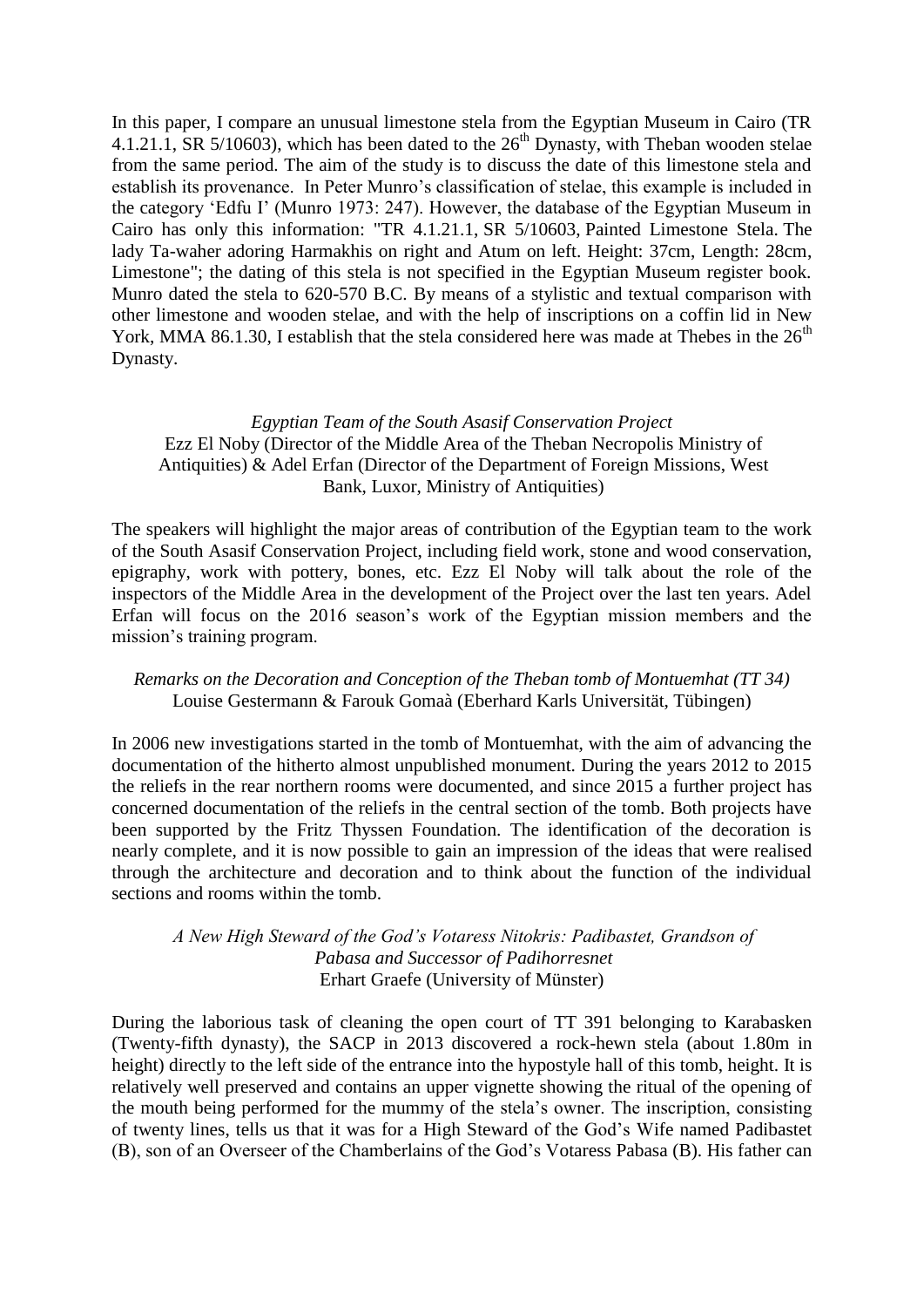only be one of the sons of Pabasa (A), himself a High Steward (TT 279) and successor of the famous Ibi (TT 36).

The stela, its vignette, and inscription will be explained, and it will be demonstrated that the hitherto unknown Padibastet (B) must have been the successor of the High Steward Padihorresnet (TT 196). Hence, it will become clear that Padibastet (B) and his own successor Ankh-Hor (TT 414) can only have been in office for four to five years each. Padibastet decorated the entrance into the open court of TT 391, which means that we still may hope to find his own secondary burial within. It seems that to date not a single object of his supposedly existing funerary equipment is known.

*Work in Progress: The Reconstruction of the Text of the Ritual of the Hours of Day in the First Hypostyle Hall of TT 223* Erhart Graefe (University of Münster)

The *Ritual of the Hours of the Day* once covered three of the four faces of the northern pillars within the tomb of Karakhamun, the fourth faces opposite to the northern walls of the hall bearing texts from the *Book of the Dead*. Since 2006, the SACP have collected about 20,000 fallen fragments from the tomb's decoration (deriving from the collapse of the ceiling). Roughly 18% of them must derive from the two rows of pillars and pilasters on both sides of the hall. The texts of the twelve hours in principle are known since 1969, from temples, royal tombs, and, mainly from private tombs of the Late Period. However, they are full of lacaune and missing passages due to the poor preservation of parts of walls and pillars. Every new source may better this situation. A very good candidate for this research is TT 223. This is because most of the text is still present, only smashed into pieces, and because it is the oldest in the sequence of Late period tombs containing the ritual. This talk will present in detail the process of reconstructing the texts through identifying the fragments that belong together.

> *The Ritual of the Hours of the Night in the Tomb of Karakhamun* Kenneth Griffin (Swansea University)

The *Ritual of the Hours of the Day* and *Night* (the *Hour Ritual* or *Stundenritual*) is one of a series of texts relating to the cycle of the sun-god. While the *Hours of the Day* have been the subject of a long study by Erhart Graefe, the *Hours of the Night* have been largely overlooked and erroneously interpreted as simply consisting of extracts from the *Book of the Dead*. The ritual is first attested within the memorial temple of Hatshepsut at Deir el-Bahari, before seeing a resurgence in its use during the Late Period, particularly in private tombs. In fact, the tomb of Karakhamun represents the earliest known example of the *Ritual of the Hours of the Night* to be attested on the walls of a private tomb. This paper will present some recent developments in the reconstruction of the texts within the tomb of Karakhamun, including new readings of several difficult sections.

*Artisanship and Typology in Late Period Theban Stone Shabtis: A Case Study of the Chief Lector Priest Padiamenope* Meg Gundlach (Ludwig-Maximilians-Universität München)

The contribution of the Theban elite of the Twenty-fifth Dynasty to the arts is undeniable in light of the monumental tombs of North and South Asasif, as well as the many attestations from the Karnak Cachette. However, their innovative interpretation of traditional Egyptian art forms may also be seen on a smaller scale, through the brief resurgence of stone shabtis. The corpus of stone shabtis dating after the New Kingdom is confined to only eight private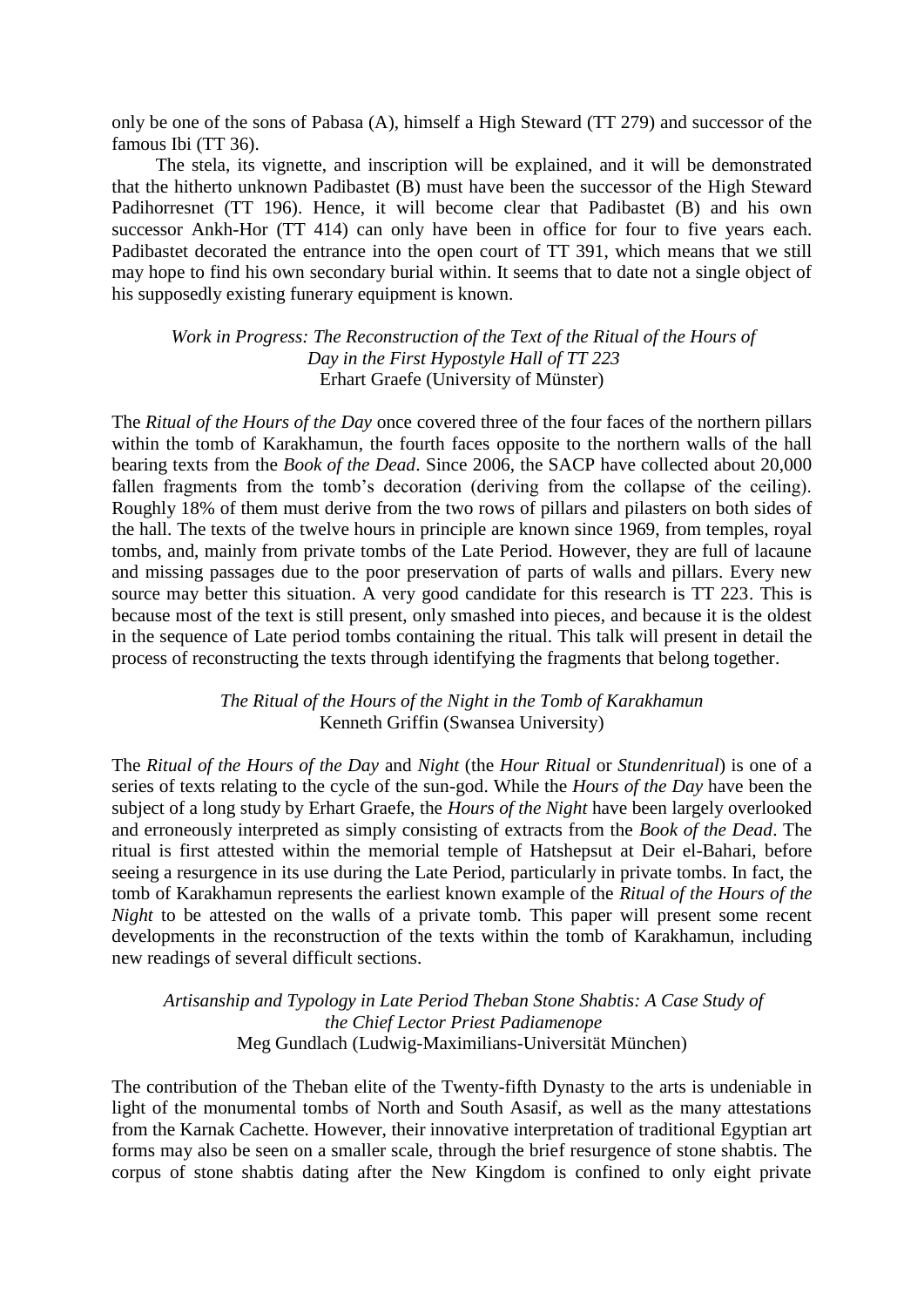persons, and these individuals were closely related in both familial and temporal terms. Due to both their large quantity and variety, the shabtis of the Chief Lector Priest Padiamenope serve as a microcosm of Twenty-fifth Dynasty Theban production and are vital to the pursuit of individual artisans and workshops. Though these figures form the foundations of this study, comparison with the other elite of the Twenty-fifth Dynasty (including Karakhamun, Harwa, and Montuemhat) further develops the typology of this corpus and Padiamenope's place within it. As a result of the relatively limited use of stone shabtis after the New Kingdom, they have been largely overlooked and this study strives not only to document these figures, but also to undertake the analysis of artistic production.

# *The Kushite Kiosks of Karnak and Luxor: A Cross-over Study*  Jérémy Hourdin (CFEETK USR 3172 du CNRS – LabEx ARCHIMEDE (Université Paul-Valéry Montpellier 3))

The sandstone kiosk built in the open court of the great temple of Karnak is one of the emblematic monuments of the architectural program of Taharqo. It is composed of two rows of five columns which are connected by low screen walls and by four doors. The names of Tahargo were usurped by Psamtik II, while some parts of the kiosk decoration and structure were modified under the reign of Ptolemy IV Philopator.

The construction of the kiosk of Taharqo follows on from the works of Shabako in the main Theban temples. In early 1950s the discovery of column drums at Luxor Temple were attributed to a "colonnade" of Shabako, although it would later be identified as a kiosk by Charles Van Siclen III and Christian Loeben. Its decoration can be completed with blocks reused in the gates of the Roman fort of Luxor.

Both of these kiosks have many similarities with regard to their decoration program, in particular the friezes of prisoners on the main doors. With the cross-over study of these monuments, we can analyse an aspect of the construction programs of Kushite kings in the Theban region. The kiosks fall within the development of the Theban processions and the display of a Kushite imperialist discourse inspired by models of the New Kingdom.

> *The Saqqara Saite Tombs Project* Ramadan B. Hussein (Eberhard Karls Universität, Tübingen)

The sarcophagus-tombs at Saqqara are a valuable source for the study of the textual tradition of the Saite-Persian Period. Their compositions of religious texts are drawn from the older corpora of the *Pyramid Texts*, *Coffin Texts* and the *Book of the Dead*, in addition to a modest number of unparalleled texts. Although all corpora of the ancient Egyptian religious texts are represented in these compositions, the *Pyramid Texts* spells constitute the core of all the Saqqara Saite-Persian compositions, a fact that presents the sarcophagus tombs as indispensable sources for the study of the history of the *Pyramid Texts* corpus in particular and the practices of text revival and transmission in general.

Lunched in March 2016, thanks to a handsome three-year grant from the Deutsche Forshcungsgemeinschaft (DFG), the Saqqara Saite Tombs Project focuses on the conservation, documentation, and publication of the sarcophagus-tombs of *P3-dj-n-3st*, *Psmtk*, and *Jmn-t'sy, f-nht*, all clustered around the pyramid of *Wnjs* of the Fifth Dynasty. This paper presents a preliminary report on the work conducted at the burial chamber and main shaft of the sarcophagus-tomb of *P<sub>3</sub>-dj-n-3st*, south of the pyramid of *Wnjs* during 2016.

> *A Collection of Cattle: The Archaeozoology of South Asasif* Salima Ikram (The American University in Cairo)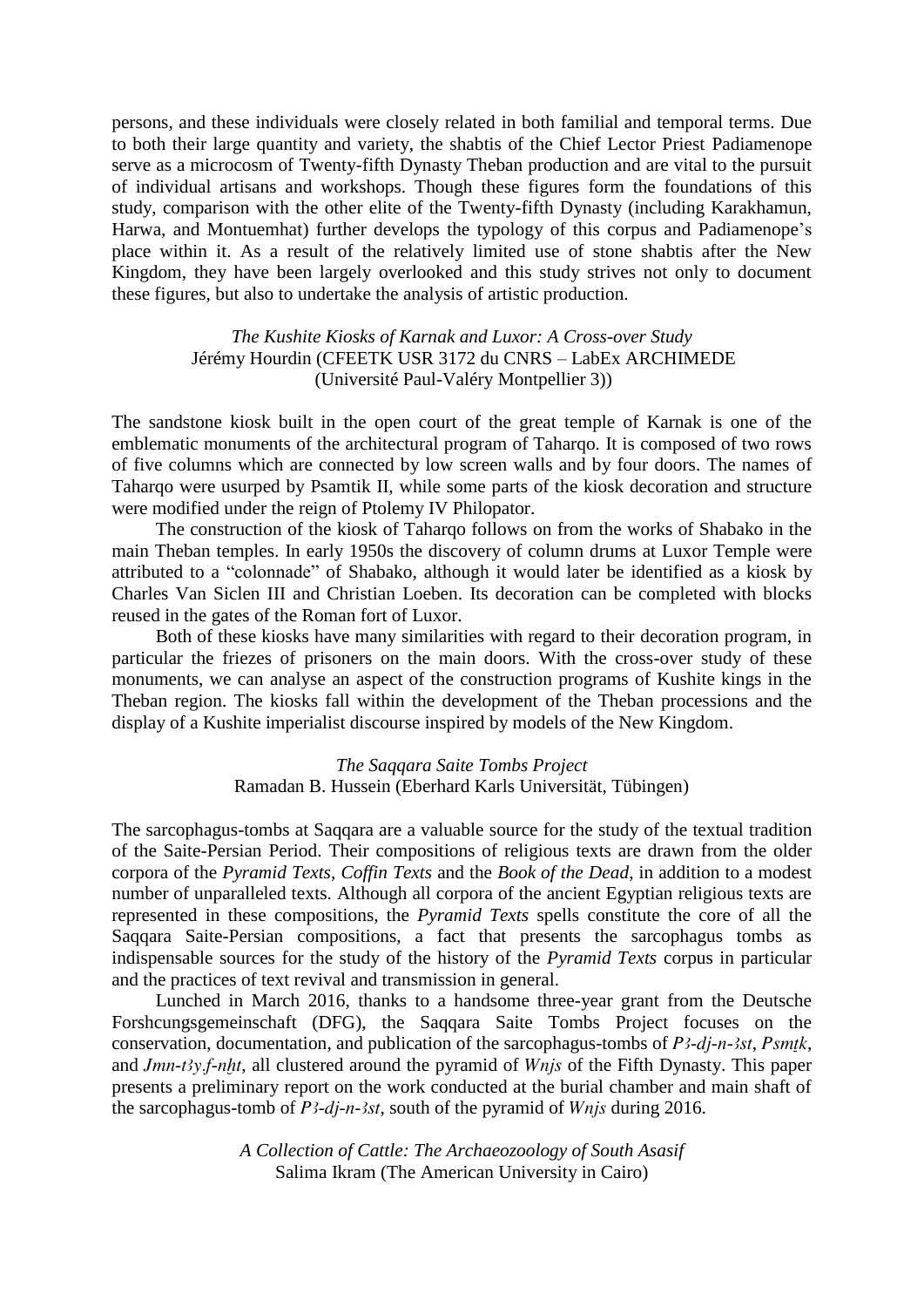This paper will provide a brief overview of the archaeozoology of the South Asasif tombs. These tombs have very deep layer of faunal remains. This paper will focus on the tremendous number of cattle bones found in all of the tombs, speculating about possible reasons for this rich deposit.

#### *The Title sm3(tj) W3st and the Prophets of Montu at Thebes* Karl Jansen-Winkeln (Freie Universität Berlin)

The title  $sm3(tj)$  W3st, usually translated as "stolist of Thebes", is quite often attested in Theban inscriptions of the Kushite Period and the Twenty-sixth Dynasty, in a time when the prophets of Montu were particularly prominent. H. Gautheir tried to show that the title  $sm3(tj)$ *W3st was equivalent to hm-ntr Mntw nb W3st "Prophet of Montu, Lord of Thebes", but this* has been disputed by H. Kees, who maintained that it is a variant of  $zm^3(t)$  K<sup>2</sup>-mwt.f, a priest of Amun-Min-Kamutef in Luxor. As a matter of fact, the title  $sm3(tj)$  seems to occur quite regularly in the cult of ithyphallic deities.

This paper will try to demonstrate that  $sm3(tj)$ -titles are not confined to ithyphallic deities and in particular, that the title  $sm3(ti)$  W<sub>3st</sub>, the second element of which has been misunderstood, is indeed an equivalent of "Prophet of Montu". In conclusion, the reasons for the remarkable prominence of the prophets of Montu in this period will be discussed.

#### *The Kushite Succession: A view from Thebes and the Eastern Desert* Claus Jurman (University of Vienna)

As recent debates have shown, the chronology of the Twenty-fifth Dynasty is less secure than previously thought. Problems concern especially the succession of the first two kings and their familial relationship. Whereas "traditionalists" uphold the sequence Shabaka– Shabataka, "revisionists" increasingly favour the reversed order Shabataka–Shabaka, citing genealogical and archaeological evidence as well as broader historical considerations as support.

The present paper will address the advantages and disadvantages of both options in the light of the available archaeological evidence from Thebes. In addition, it will analyse a collection of graffiti in the Wadi Hammamat dating to the Twenty-fifth and Twenty-sixth Dynasties which mention different members of a family participating in expeditions under Kushite and Saite rulers.

# *Relationship between Religion and Politics in the First Millennium BC Thebes (with a case study on the original location of the Triumphal Stela of king Piye)* Angelika Lohwasser, in collaboration with Meike Becker and Anke Blöbaum (University of Münster)

The project "The Semantics of Change: Self-Affirmation, Propaganda, and Magic in the Visual Language of Egypt in the Early First Millennium BC", part of the cluster of excellence "Religion and Politics", deals with the entanglement between the religious and political sphere in the time from the Twenty-first to the Twenty-sixth Dynasty, with a focus on Thebes. The struggle for the political influence by the High Priest of Amun and the royal interference in religious institutions, especially those of the God's Wife of Amun, is the starting point of this investigation (responsibility of Meike Becker). The accumulation of religious and political offices by Montuemhat and his relationship to the Kushites as well as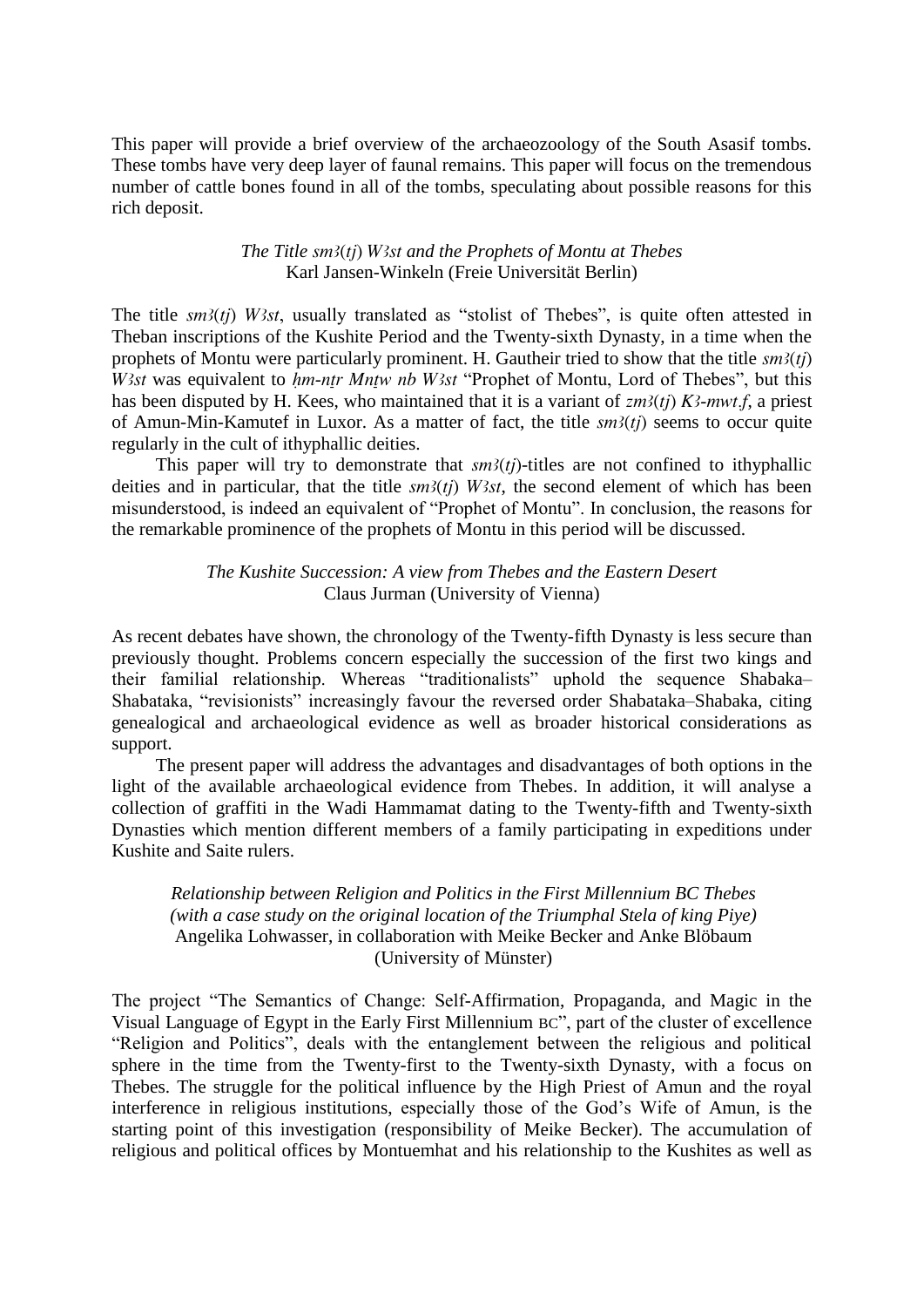to the Saites (responsibility of Anke Blöbaum) is the last step of the project, which aims to analyse the changes of the representation of this specific entanglement.

For the Kushites (responsibility of Angelika Lohwasser) the reigns of Piye and Taharqa are compared to highlight the evolution of this research question within the Twenty-fifth Dynasty. The purpose of this presentation is to suggest that the Triumphal Stela of Piye, found in the Amun temple at the Jebel Barkal, was originally composed for erection at Thebes (Karnak?). Only Amun of Karnak, and never Amun of Napata, is mentioned. Moreover, the detailed description and presentation of the names of towns and peoples, which were not known by the community in Napata, were particularly relevant to the people in the Thebaid, led to this conclusion. The content of the stela deals—aside from its historical narrative—with the mythical legitimation of the Kushite king. This sophisticated explanation of the legitimate, sacred, and mythological claim to the throne of Egypt was installed in Karnak, the centre of religious and political authority at this time.

#### *TT 209. Different Proprietor and Chronology, New Architectural Elements*  Miguel Ángel Molinero-Polo (Universidad de La Laguna, Tenerife / Islas Canarias)

The study and conservation of TT 209 is the main objective of the Archaeological Mission of the University of La Laguna in Luxor. Since its inclusion in the catalogue of A. Gardiner and A. Weigall in 1913, it has always been assigned a Saite chronology. As for the proprietor's name, it has been changed several times. Firstly, it was spelled as Hatashemro, and since the 1950s as Seremhatrekhyt. However, it is known now that this term is a title and, therefore, it is one of the functions assumed by the commissioner of the tomb, not his name. The inner design was established through the study of D. Eigner. When our project started, the only information that was available can be considered today the underground parts of the tomb.

Decorative frames around the doors of the façade and inner halls have been found. They have inscriptions and reliefs through which it is possible to identify the owner's name and titles, and to deduce his Nubian ethnic origin. Consequently, the tomb can be dated to the Twenty-fifth Dynasty. No name of the king or other chronologically secured historical individual is mentioned in the texts. It is through the comparison of the plan and decoration of TT 209 with related monuments, that a more precise date can be proposed.

Regarding the tomb architecture, new elements have been discovered: a building on the slope of the wadi, comprising a courtyard and, at least, one chamber, both of large dimensions; a monumental staircase in the centre of the courtyard leading down to the underground chambers; and a complex inner structure with two parallel axes and the presence of previously unknown areas.

Finally, the study of the stratigraphy allows proposing a period of reuse of the building for cult purposes, probably since the end of the Persian Period, its abandonment after a not very long period, and its final filling by flash floods entering from the wadi, probably around Roman times.

*Write like an Egyptian! Palaeographical Peculiarities in the Burial Chamber of Karakhamun* Miguel Ángel Molinero-Polo (Universidad de La Laguna, Tenerife / Islas Canarias) & Andrea Rodríguez Valls (Universitat Autònoma de Barcelona)

The images covering the burial chamber of Karakhamun stand out not only for their bright colour but also for their accompanying texts: on the ceiling, names of the asterisms and their associated deities; on the walls, the words of spells 125B and 125C of the *Book of Going Forth by Day*.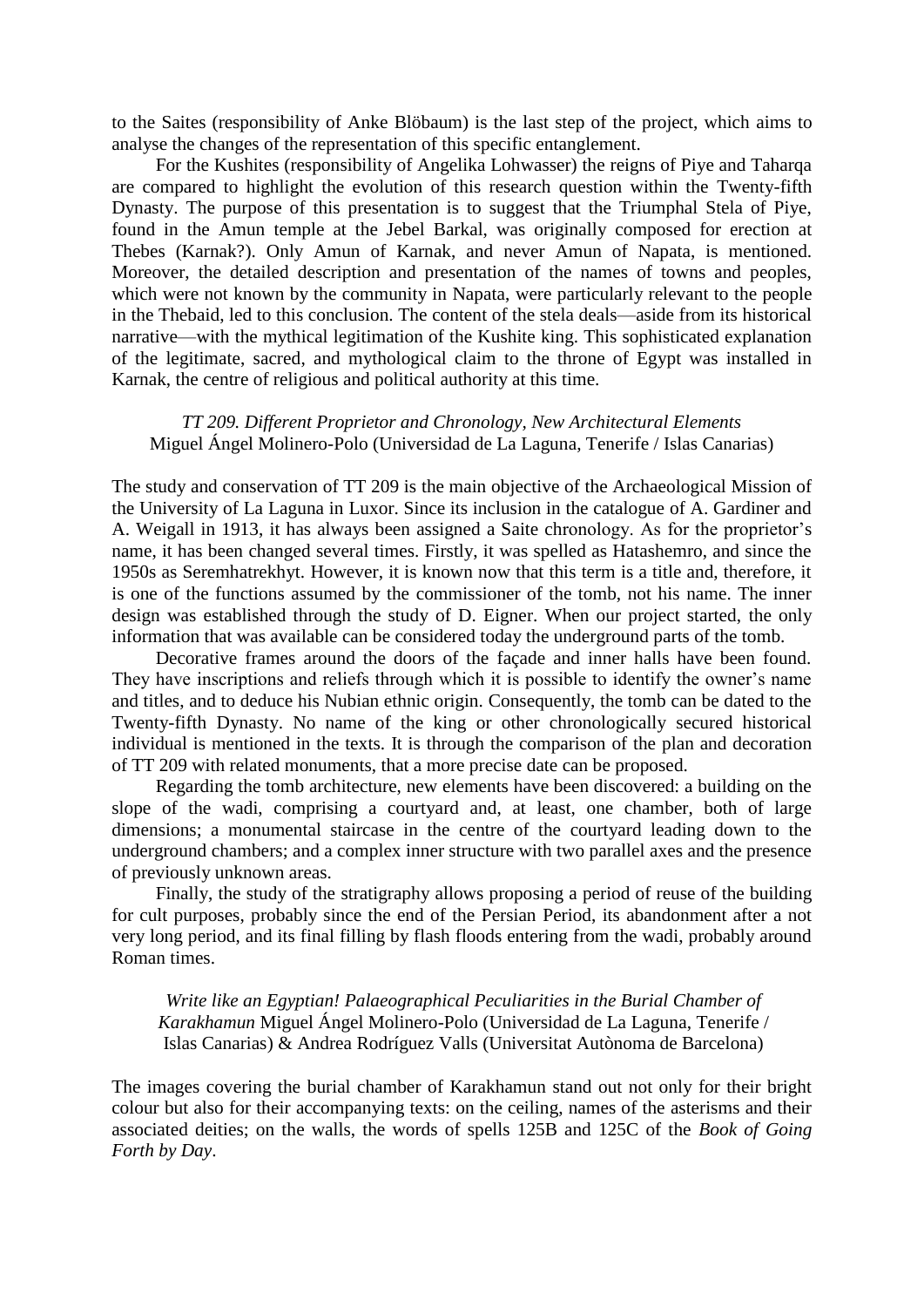A feature of these texts is that they are written in cursive hieroglyphs, as if they were transferred from a written papyrus to the walls. Hence, they provide the oldest example of this writing during the Twenty-Fifth Dynasty. Given the virtual absence of funerary papyri of this period—very scarce, written in hieratic, and in its last years—parallels for comparison with these signs are found only in coffins.

This paper will present our study on how these texts were written as well as an experimental program developed to help identify problems in the process of tracing the signs. The main topics will be:

- Calligraphy of signs, that is, a possible order of the strokes that make up each sign, the instrument used to plot them, and how it was used.
- Catalogue of signs with graphic particularities that could be understood as characteristic of the palaeography of the period.
- List of features of other signs attributed to personal ways of writing by the artists or scribes who executed the texts; and, based on this information, it is proposed the possibility of identifying different hands in the process of decorating the chamber.

Finally, a specific analysis will focus on the apparent difficulty that some specific areas of the walls caused to the persons in charge of copying the texts and what conclusions could be inferred about their writing.

*Village or Monastery?: Preliminary Results of the Work on the Coptic Texts Found by the South Asasif Conservation Project* Matthias Müller (University of Basel)

The work of the South Asasif Conservation Project has discovered more than 550 ostraca and a larger amount of papyrus fragments with Coptic and Greek texts written upon them. The majority of texts have been found in the tomb of Karakhamun (TT 223), with a smaller amount from the Tomb of Irtieru (TT 390). The study of the texts is still on-going and further finds in future seasons are to be expected.

Among the texts, one finds the textual sorts usually encountered in the dwellings of the anchorites at Western Thebes, i.e., letters. A recurring topic within these is the production of books. The texts mentioned are mainly hagiographic texts. A couple of ostraca found show sketches that seem to be test drawings of decoration motifs. In addition, the texts yield some results that do not fit a monastic context, such as a list naming a family (husband, wife, and children), or the name-tag of a woman on a jar. This evidence might rather point towards the existence of a village at a road crossing in Late Antiquity/Early Arab times.

> *The Kushites in Karnak: The Chapel of Osiris Ptah Neb ankh* Essam Nagy (Egypt Exploration Society)

The chapel of Osiris Ptah Neb ankh lies on the eastern side of the ram-headed avenue of sphinxes, which is located between the Tenth Pylon and the Mut Complex at Karnak. This chapel can be dated to the reigns of Taharqa and Tanutamun of the Kushite Period, with both pharaohs being represented in the scenes. Today, it consists of two rooms, with the remains of columns in front. This paper will investigate the original plan of the chapel and its relationship with the avenue of sphinxes. Additionally, the similarities and differences between this chapel and the other chapels of the Kushite Period will be discussed.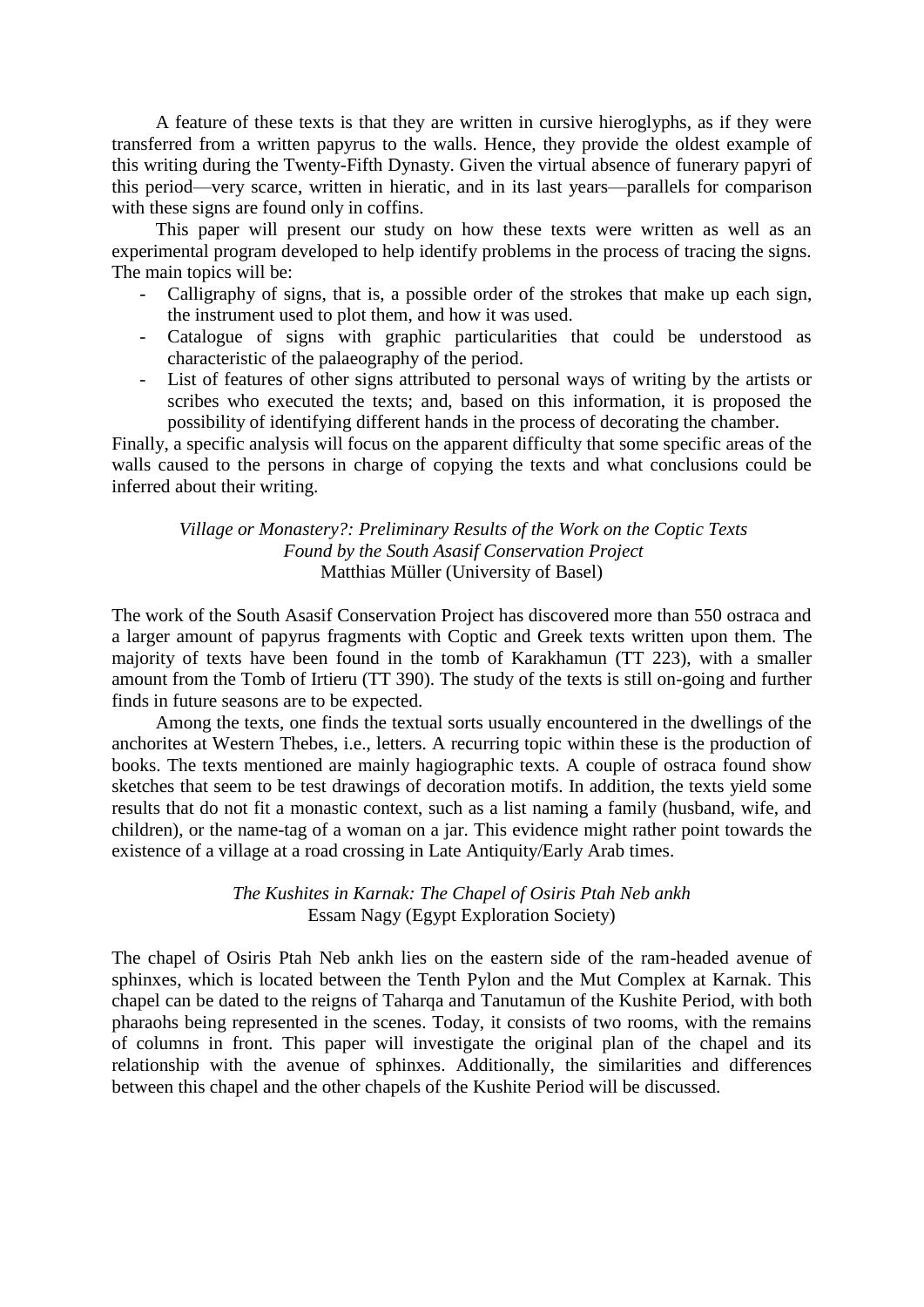*South Asasif Conservation Project 2006–2016: Past, Present and Future* Elena Pischikova (South Asasif Conservation Project; The American University in Cairo)

Past: The South Asasif Conservation Project celebrates its tenth anniversary in 2016. The short overview of the work done in the tombs of Karabasken (TT 391), Karakhamun (TT 223), and Irtieru (TT 390) by the Egyptian-International team of the Project will highlight the recent developments in the 2013–2015 seasons.

Present: The 2016 field season will be finished shortly before the start of the conference. The main goals of the season are to complete the reconstruction of the Second Pillared Hall in the tomb of Karakhamun, finish clearing of the pillared hall and the burial chamber in the tomb of Karabasken, as well as the remains of the superstructure of the tomb of Karakhamun. The results of the current season will be reported at the conference.

Future: One of the final results of the Project will be multi-volume publications of the three tombs, including their architecture, decoration, and finds. The preliminary stage for the future comprehensive analysis of the tombs and their functions has already begun with the creation of databases accumulating observations on the different elements and features of the tombs of the necropolis. Examples of two of the databases developed by the Project will be demonstrated during the presentation. The first deals with the iconography of the imagery, starting from single objects and figures to the complete compositions, their location within the tomb, and their architectural and textual context. The second concerns the technique and style of the relief carving and painting, from the preparation of the surface to the final modelling or application of the colour and style distribution within the tomb. Information accumulated in these databases will contribute to the discussion of such questions relevant for Kushite tombs as usage of Musterbuch vs. personal observations, possible visual references and their understanding and interpretation, direction and organisation of work within a tomb, the previous background of the artists, main recipient(s) of the tomb's decorative program, functions of different spaces within a tomb, and many others that will enrich our understanding of the Kushite temple-tomb.

# *The Book of Nut in the Late Period Tombs of the Asasif Necropolis* Isabelle Régen (Université Paul Valéry, Montpellier)

The decorative program in four Late Period tombs of the Asasif necropolis includes a previously unnoticed vignette taken from the *Book of Nut*: Montuemhat (TT 34), Padiamenope (TT 33), Pabasa (TT 279), and Mutirdis (TT 410). This vignette is inserted in an original synthesis which is specific to the monumental tombs of this necropolis (Twentyfifth–Twenty-sixth Dynasties). It shows a falcon upon a standard, associated with the southern region *rtḥ-qȝb.t*, as well as the title of the *Book of Nut*.

Analysing the similarities and differences in the *Book of Nut* layout shows connections between the decorative programs as well as the tomb owners, especially between the Fourth Prophet of Amun, Montuemhat, and the Chief and Lector Priest, Padiamenope: the latter has used the same decorative model as Montuemhat, but has clearly perfected it. This point may echo a recently published article by Laurent Coulon. Thanks to a statuary analysis, he shows indeed the nature of their relationships, particularly Padiamenope's dominant position on Montuemhat.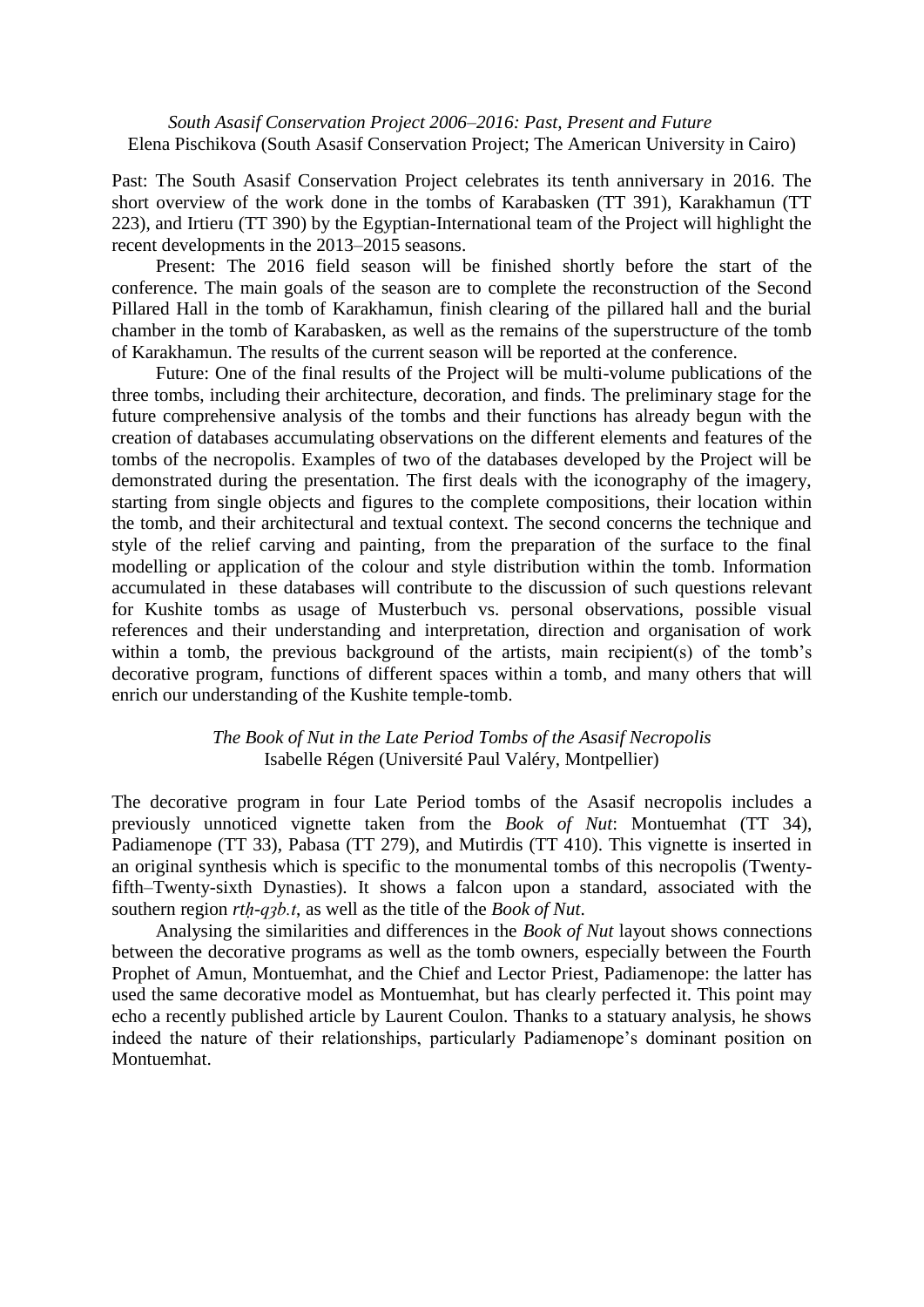#### *The Kushite/Saite Phase of TT -400-* Gábor Schreiber (Eötvös Loránd University, Budapest)

TT -400-, a Ramesside tomb situated in the el-Khokha cemetery, housed two Kushite group burials deposited in intrusive shafts cut in the tomb chapel. The two burials, from otherwise seemingly unrelated contexts, are contemporaneous, which raises the interesting question of exactly how the usurpation of New Kingdom rock-cut tombs worked in this period. One of the shafts ceased to receive new interments in the reign of Taharqo at the latest, but the uselife of the other continued well into the Saite Period. Besides the equipment found in association with these burials, the talk will also present the finds, discovered in the mixed strata of the chapel and the forecourt, which may be termed Saito-Persian.

# *Montu Priests in Third Intermediate Period Thebes* Cynthia May Sheikholeslami (Cairo, Egypt)

Drawing primarily on prosopographical data from statuary and funerary equipment, this paper explores the combinations of offices held by different priests of Montu in Third Intermediate Period Thebes in order to better understand the nature of the cultic and ritual milieu in which they functioned as well as the heredity of offices in Theban extended families. An ancestor in one Montu priestly family is the last known Viceroy of Kush before the Kushites are established in Thebes, and the connection perhaps helps explain the prominence of Montu priest families in the Twenty-fifth Dynasty.

# *Osirian Pilgrimages and Theban Liturgies in the Funerary Palace of the "Saint of Thebes" Padiamenope (TT 33)* Claude Traunecker (Université de Strasbourg)

The works carried out by the "Padiamenope's tomb (TT 33)" Project team have revealed some new and unexpected aspects of this very original monument. Recently, we could show the process concerning its establishment and the development of its plan. Moreover, the cenotaph, at the heart of the liturgical level of the tomb, appears to be a copy of a lost monument in Abydos. Completed by a liturgical circuit for some religious brotherhoods, among others, rooms XII to XVI are a sort of "Abydos pilgrimage place" available to the Theban devotees. The deepest rooms XVII–XXI are partial replicas of the subterranean parts of the Osireion in Abydos. We also know that Padiamenope was regarded as a saint (*hesy*) of the necropolis.

In this paper, I would like to show the results of our latest research and their effects on the functioning of the Asasif necropolis as concerns the local liturgies.

# *Sais and Thebes: A View from the North* Penelope Wilson (Durham University)

At Sais, the capital of Egypt in the Twenty-sixth Dynasty, the atmosphere for Egyptian culture is different but, perhaps, parallel to that in Thebes. In Sais, the contact with mercenary soldiers and traders from the Aegean provides a different perspective on important elements of Egyptian culture such as: the past and archaism; new Mediterranean input versus reworked Egyptian ideas; and new institutions of the economy versus the temple endowments. This paper will discuss the archaeological evidence from Sais as a contrast to the Theban material in order to discuss north-south differences and consider whether Thebes was a backwater for